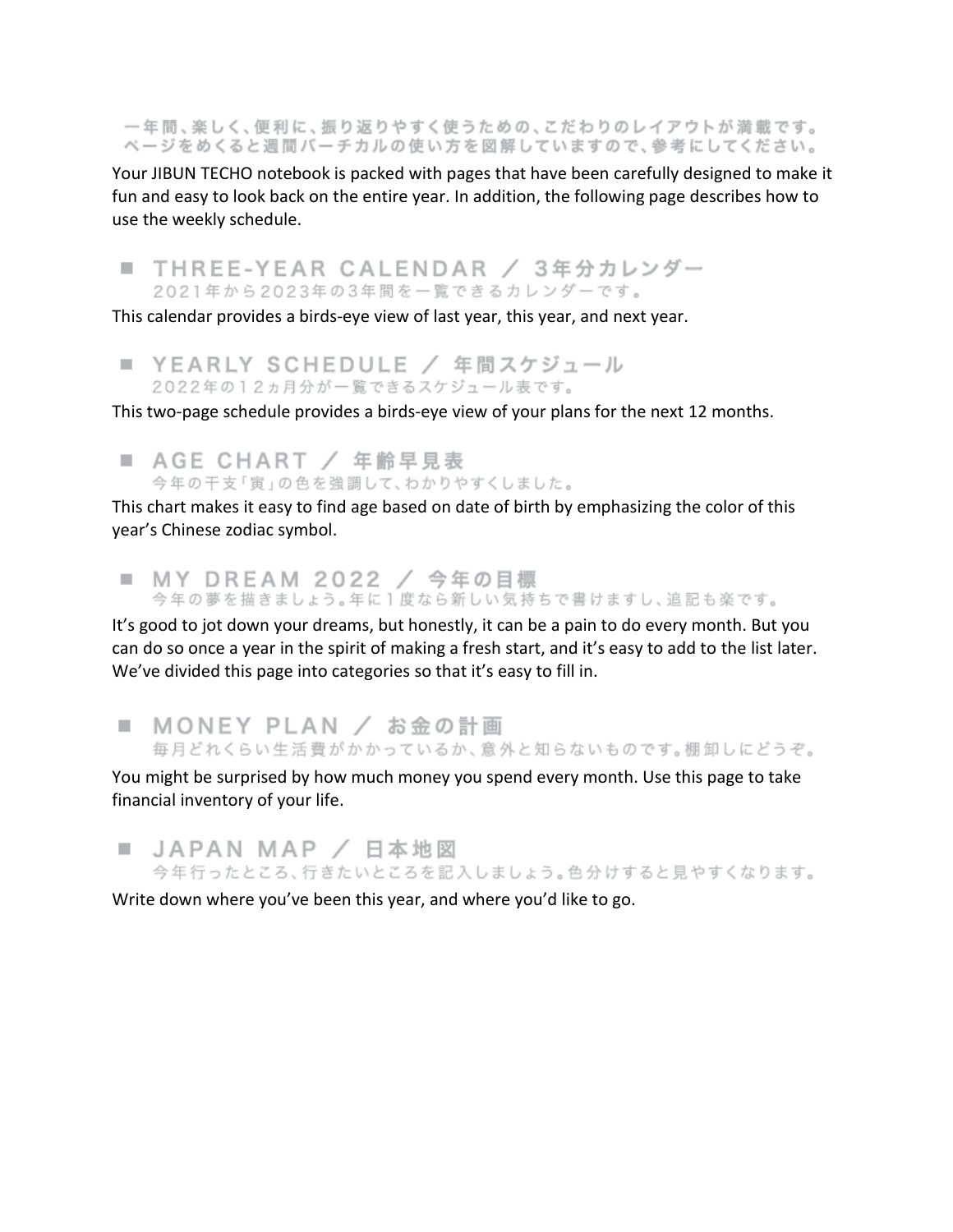■ WEEKLY PLAN / 週間予定 規則正しい生活は大切です。理想の行動を書くことで意識付けになります。学生の 場合は、時間割にどうぞ。前期後期は左右に分けて書くと便利です。

It's important to lead a regular life. Writing down your ideal series of activities can help you be more aware of your goals. If you're a student, jot down your class schedule. Put one semester on each side.

#### 100 WISHES LIST / 今年やりたい100のリスト m.

夢というほどではないけれど、今年中にやってみたいことを書きましょう。

#### 100 Wishes

Make a list of wishes—not necessarily dreams, but things you'd like to do this year.

■ FAVORITE PHRASES / お気に入りの言葉 あなたが感動したり、笑ったり、頑張れたり、ほっとする言葉を書きましょう。毎日 見るからこそ、意識下に刷り込めて、きっとやる気も出てくるはず。

Why not make a note of phrases that excite you, make you laugh, inspire you to work hard, or help you relax? If you see them every day, they're sure to permeate your subconscious and motivate you to succeed.

■ RECOMMENDATION LIST / おすすめリスト 友達や番組でお勧めしてくれたものを記入しましょう。やろうと思っても記入しないと 忘れてしまうものです。実行できたら、きっと人生にもブラスになるはず。

When a friend recommends something, you're likely to forget about it as time goes by, even if you originally intended to try it. If you could only remember those recommendations, they'd probably add something to your life. Making a note of who recommended what can help you remember things, and it's also convenient when you want to let that person know how their recommendation turned out. That's sure to make that person happy, too.

■ BOOK LIST / 本リスト 今年読みたい、もしくは読んだ本のリストを作りましょう。感想も書けます。

Make a list of the books you've read or would like to read this year. You can also note your impressions.

# ■ MOVIE LIST / 映画リスト 今年観たい、もしくは観た映画のリストを作りましょう。感想も書けます。

Make a list of the movies you've seen or would like to see this year. You can also note your impressions.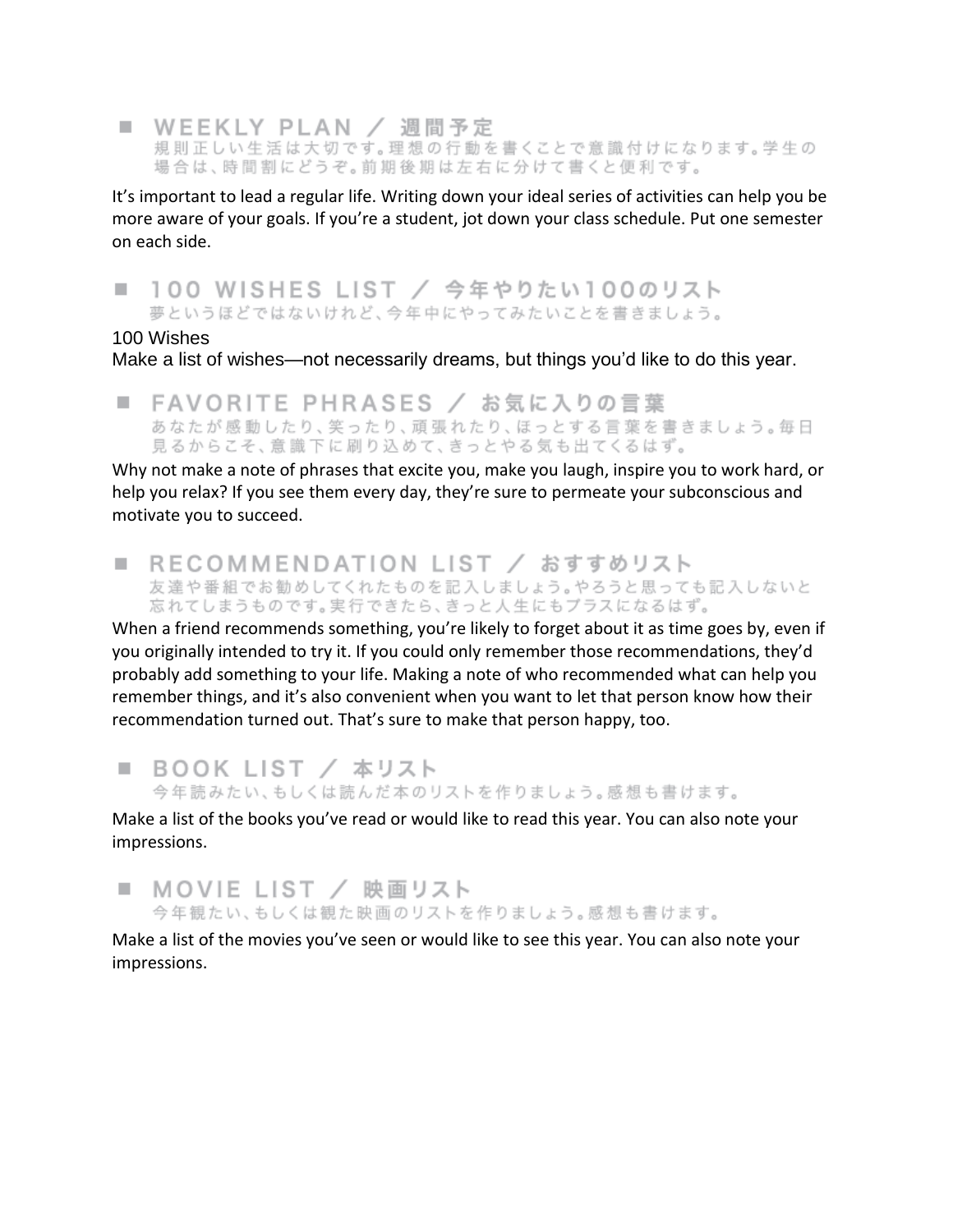#### ■ GIFTS RECEIVED / もらったものリスト プレゼントをもらったらここに書きましょう。誕生日プレゼントだけでなく、ちょっと した貰い物の備忘録にもどうぞ。相手にお返しをする時に便利です。

Make a note of any gifts you receive. For example, you can keep a record not just of birthday presents and the like, but of all the small gifts you receive, like Valentine's Day chocolates and unexpected letters. It's also convenient to have this information when you want to give something back in return.

■ GIFTS GIVEN / プレゼントしたものリスト 相手へのプレゼントを書きましょう。結婚式のご祝儀金を書くのも後々便利です。

Keep a list of gifts that you give to others. It's also convenient to jot down any gifts you gave at

weddings.

■ PROMISE LIST / 約束したことリスト なかなか実現しない口約束。実現しない理由は、約束がその場限りになってしまい 後々リマインドされないからです。思い出せるように記入しておきましょう。

We all tend to make verbal commitments on a whim but often aren't able to keep them. That's because such promises vanish from memory with the moment in which they were made, and there's nothing left to remind us afterwards. Develop the habit of noting the promises you make here so that you can remember them.

■ FREE LIST / フリーリスト ジブンでカスタマイズできるようにフリーリストを作りました。ご自由にどうぞ。

Use this page however you like.

MONTHLY PROJECT / 月間プロジェクト m. プロジェクト管理など、長期の視点で書き込めるレイアウトです。また最近流行りの ハビットトラッカーとして習慣化させたいことのチェックリストにしたり、体重の増減 グラフなどの使い方もできます。

This page features an easy-to-use layout that you can utilize for notes from a long-term perspective, for example to manage projects. Write down the name of the project on the left and track progress. You can use the grid to make a checklist of habits you'd like to develop, a graph of your weight over time, or a chart of stock prices.

MONTHLY SCHEDULE / 月間ブロック a. 1ヵ月を俯瞰できるブロック型のスケジュール帳です。ビジネスや冠婚葬祭に使われる 六曜や二十四節気もついています。

This grid-style schedule lets you view an entire month at once. It includes labels that indicate how auspicious each day is as well as the 24 seasonal divisions of the year, both of which are important information in Japan.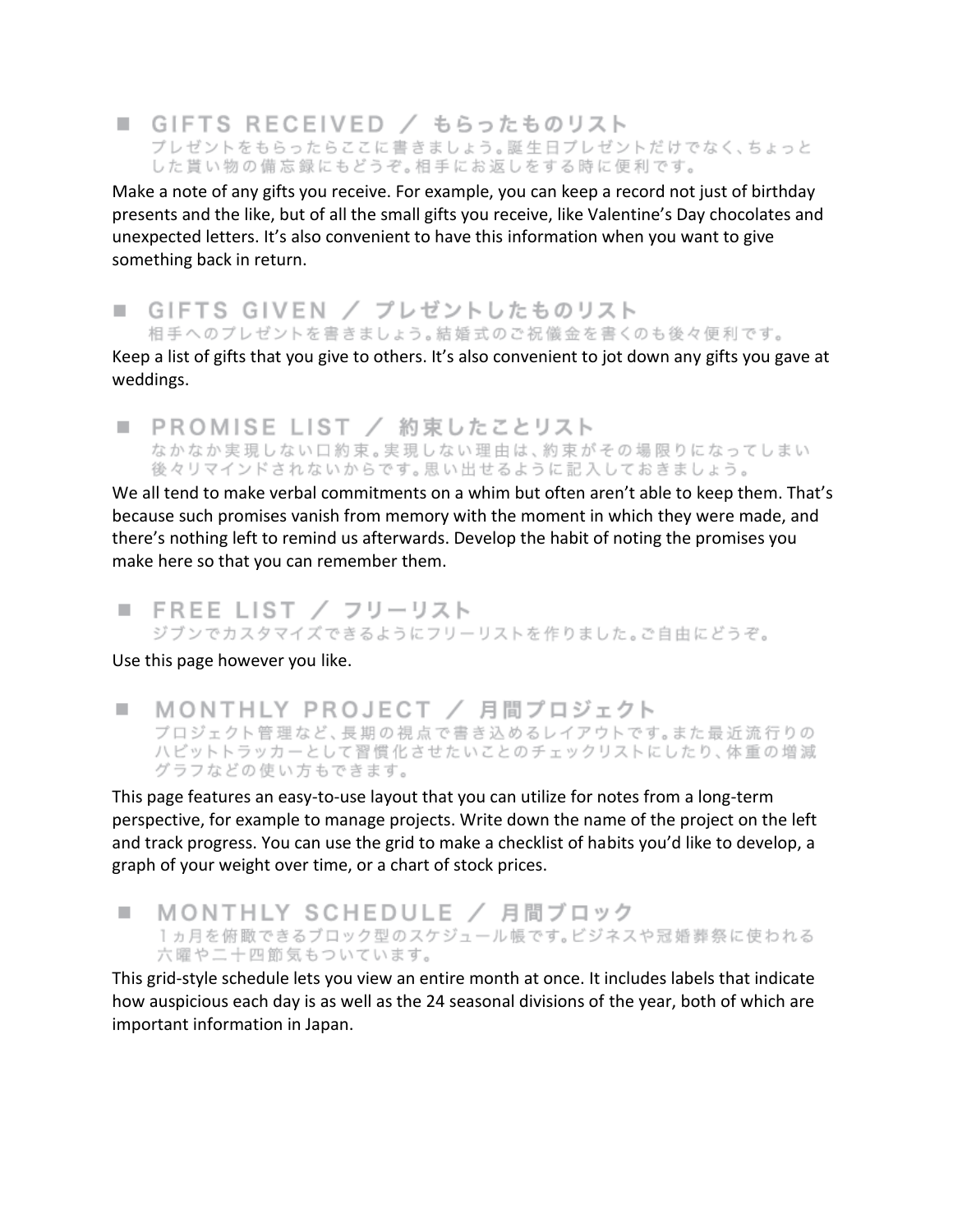■ WEEKLY SCHEDULE / 週間バーチカル 1日を24時間軸で効率よく見渡せるバーチカル (縦型)のスケジュール帳です。

This schedule gives you an efficient look at the week, with a vertical hourly block for each day.

·【ToDoリスト】 ToDoは翌日に繰り越すこともあるので、1週間でまとめて書くのも便利です。

#### To-do checklist

To-do lists sometimes spill over into the next day, so it's convenient to group them by the week.

・【天気チェック】 今年の初雪はいつでしたか?虹を見た日はいつでしたか?天気も記憶を引き出す ヒントになります。「晴れ・曇り・雨・雷・虹・雪・台風」をアイコン化しています。

#### Weather notes

When did it snow for the first time this year? When did you see a rainbow? Jotting down the weather is a great way to jog your memory about what happened that day. Easy-to-understand weather icons make it easy to check off each day's conditions.

・【24時間の軸】 深夜も早朝も人生の一部。なので24時間表記にしました。6~24時までは余裕 のある30分刻みですが、0~6時までは1時間刻みにしました。必要のない人は 「今日の予定」や「見た夢」など自由に書き込むスペースに使ってください。

### 24-hour coverage

Most weekly schedules only cover 8:00 am to 11:00 pm. But the late night and early morning are part of your life, too. That's why we've included all 24 hours of every day. The schedule uses 30-minute divisions so you have plenty of space from 6:00 am to 12:00 am and then 1-hour divisions from 12:00 am to 6:00 am. If you don't need that space for appointments, use it to jot down the day's plans, dreams you had, or whatever other information you'd like to note.

·【日の出·日の入り時間軸】 人は太陽を意識して動くと1日を有意義に過ごせます。そこで、時間軸で日の出・ 日の入りを表現しました。季節の移り変わりを楽しめるだけでなく、1日の大切さを 実感できます。国立天文台が公表している東京でのデータを元に作成しています。

## Sunrise and sunset times

Timing your day's activities to coincide with hours of sunlight is a great way to make every day count. We've varied the thickness of the line indicating hours of the day to indicate sunrise and sunset times. Visualizing this information not only helps you enjoy the changing rhythm of the seasons, but also lets you experience the importance of each day. By the way, these times are based on data for Tokyo as published by the National Astronomical Observatory of Japan.

・【1日の感想】 今日はどんな1日でしたか?嬉しい、普通、悲しいなどの気分を表した顔マークを チェックして1行日記を書きましょう。この欄を見返すだけで、その日のことを鮮明に 思い出せます。

#### Daily thoughts

Was today a good day? Check the facial icons indicating your mood each day—happy, normal, sad, etc.—and jot down a one-line diary entry in the space provided. When you look back over the schedule later, this information will help you recall that day more vividly.